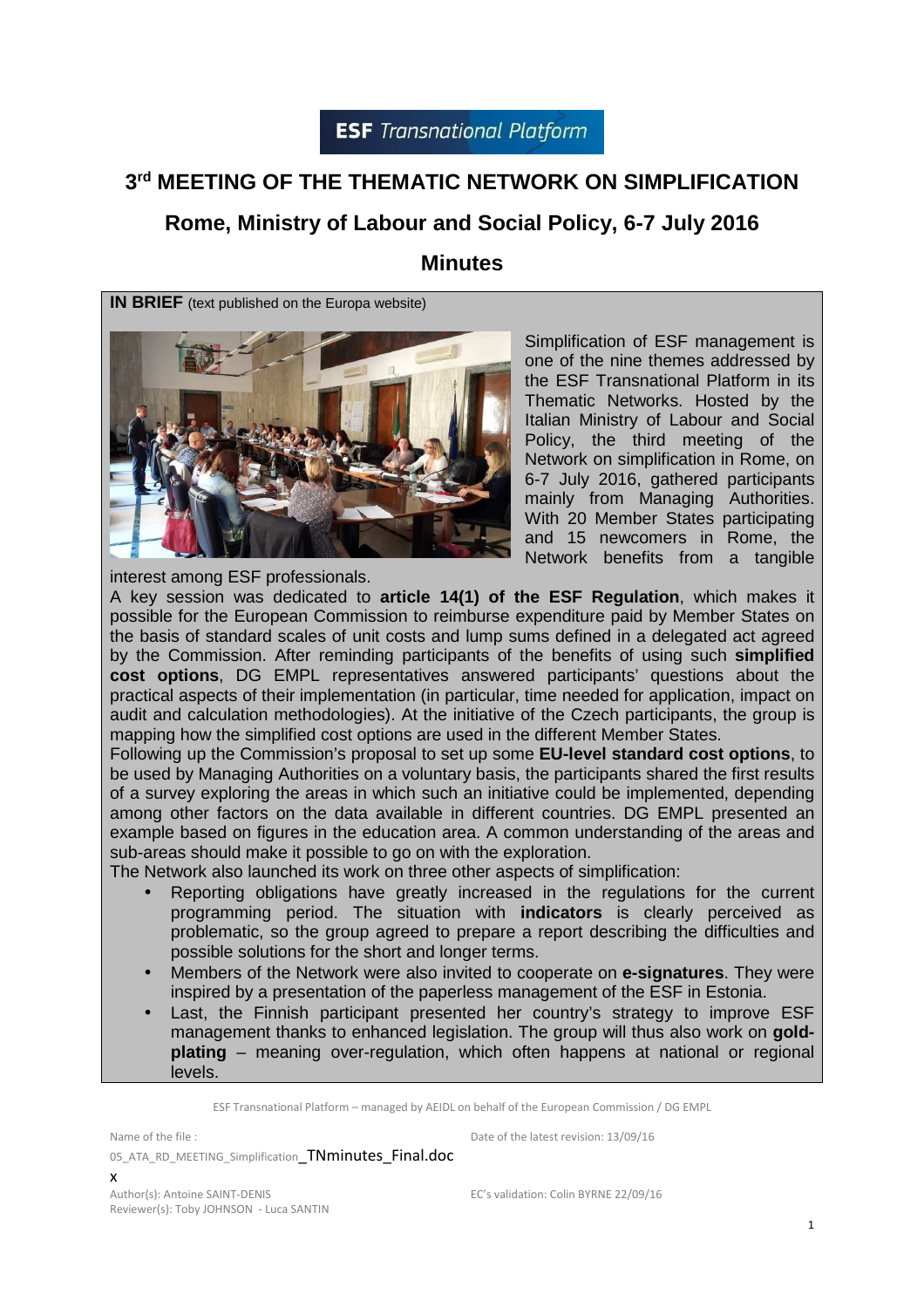The next meeting of the Network will be in Paris on 27-28 October 2016.



In Paris on 27-28 October 2016, hosted by the French Ministry for Work, Employment, Vocational Training and Social Dialogue.

ESF Transnational Platform – managed by AEIDL on behalf of the European Commission / DG EMPL

Name of the file :

05\_ATA\_RD\_MEETING\_Simplification TNminutes\_Final.doc

EC's validation: Colin BYRNE 22/09/16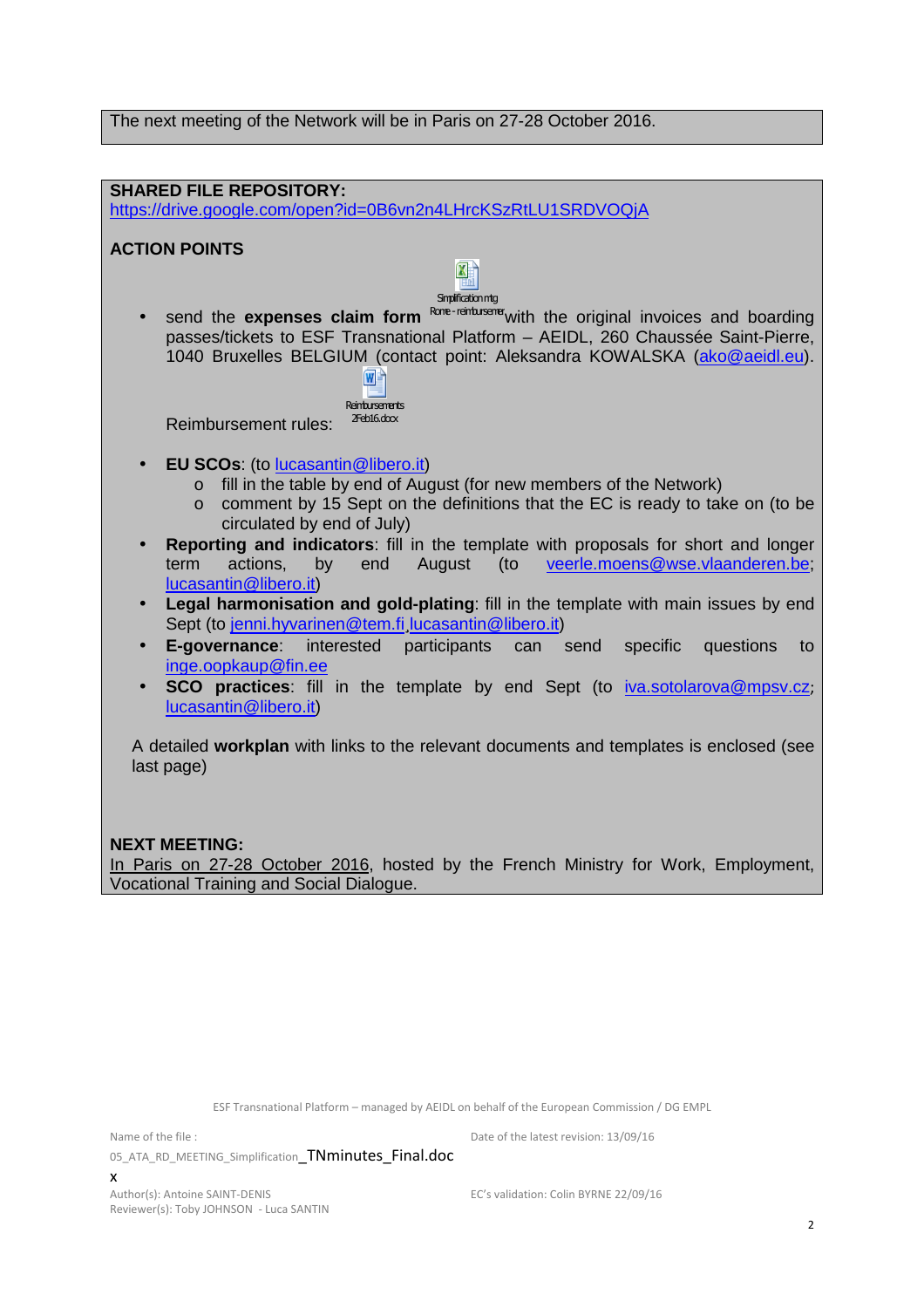Agenda and participants:



#### **(DAY 1)**

## **1. WELCOME BY THE HOSTING MEMBER STATE**

#### **by Martina Rosato, Ministry of Labour and Social Policy, Italy**

The Italian Ministry of Labour and Social Policy is proud to host this 3<sup>rd</sup> Meeting of the Simplification TN. The Thematic Network looks increasingly successful. Our work is concrete and we are pursuing a clear common goal: simplifying the management of the ESF for all parties.

## **2. AGENDA AND STATE OF THE ART OF THE THEMATIC NETWORK**

#### **2.1 Introducing the activities and objectives of the meeting**

#### **2.2 Brief update on what has been done so far in the Network**

Louis VERVLOET, General Director in charge of the ESF at the Department of Work and Social Economy – BE, Flanders, who leads the TN, and Luca SANTIN, Thematic Expert of the TN, introduced the meeting.

With 23 Member States on board (3 being absent in Rome), the TN, which started last autumn with only 4, is still growing up. The meeting gathered more than 15 newcomers coming from 5 MSs. A stakeholder from the UK also joined. The European Commission is strongly supporting the network. Three officials from DG EMPL attended – Colin BYRNE and Michael GROSSE, policy officers in the unit F1 – ESF and FEAD: policy and legislation and Mark SCHELFHOUT, Head of the Unit G2 - Audit Shared Management I. Two members of the TN are also members in the High-Level Group on Simplification – namely Louis VERVLOET and Håkan FORSBERG. We are committed to hold working meetings, not seminars.

Luca SANTIN's presentation recapped what has been done so far:

ESF Transnational Platform – managed by AEIDL on behalf of the European Commission / DG EMPL

Name of the file :

05 ATA RD MEETING\_Simplification TNminutes Final.doc x

Author(s): Antoine SAINT-DENIS Reviewer(s): Toby JOHNSON - Luca SANTIN

EC's validation: Colin BYRNE 22/09/16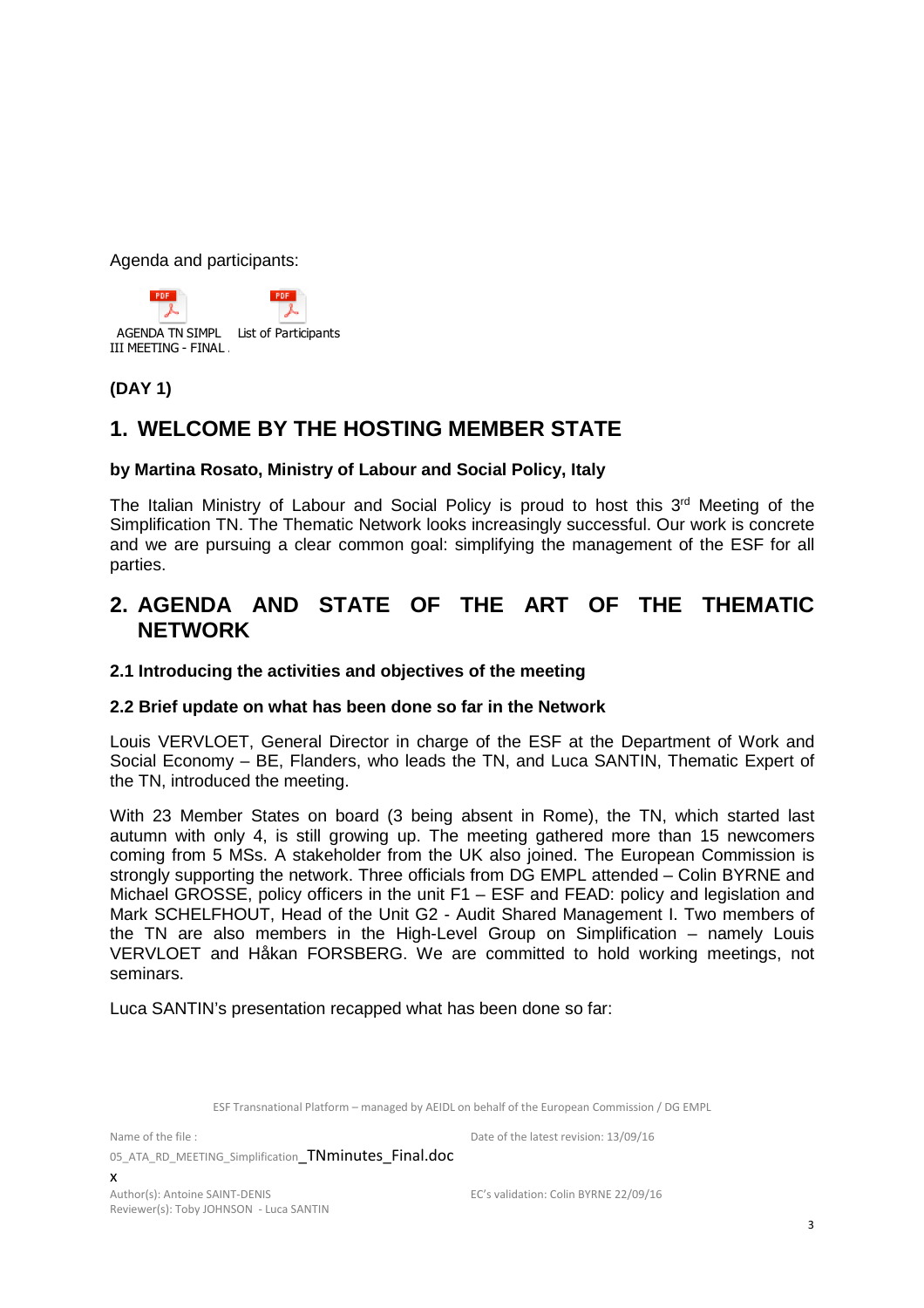

Starting from simplified cost options, the TN will expand its work to a number of other aspects of simplification:

# **What topics and sub-themes**

Simplified cost options is a key topic! But "Simplification" means a lot more than just SCOs:



## **3. ART. 14(1) ESF REGULATION**

#### **3.1 OVERVIEW OF ART. 14(1) ESF REGULATION**

**• Presentation of Art. 14(1) mechanism (principles, provisions, procedures, effects)** 

**Colin Byrne (DG EMPL – Unit F1 - SCO and JAP Team)** 



Article 14(1) ESF entitles:

- the Commission to define by delegated act standard scales of unit costs and lump sums,
- the MSs to apply their own accounting practices with the beneficiaries, while the costs are declared and reimbursed by the EC on the basis of the simplified costs stated in

ESF Transnational Platform – managed by AEIDL on behalf of the European Commission / DG EMPL

Name of the file : 05\_ATA\_RD\_MEETING\_Simplification TNminutes\_Final.doc x Date of the latest revision: 13/09/16 Author(s): Antoine SAINT-DENIS Reviewer(s): Toby JOHNSON - Luca SANTIN EC's validation: Colin BYRNE 22/09/16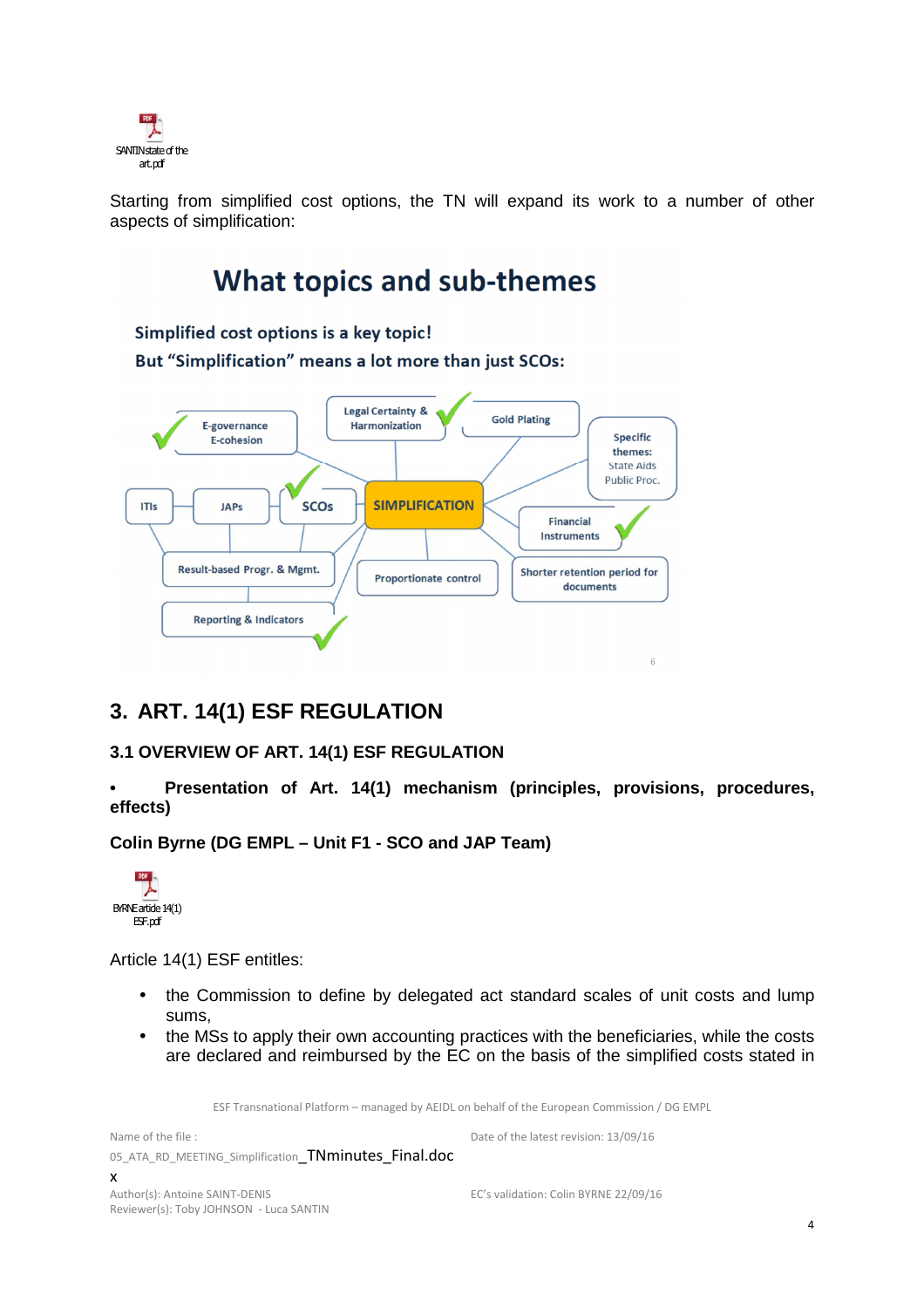the delegated act (under the condition that they cover all the eligible expenditures of an operation)

#### **Why MS should use art. 14(1) – Related Advantages**

- **Reduced scope of financial audits:** limiting it to the activities/output/results on the basis of which the standard scale of unit costs or lump sum was calculated
- **Assurance on the calculation methodology:** ensures that the services of the Commission will not challenge the methodology used by the Member State for reimbursement of beneficiaries in the case of (or parts of) operations covered by the reimbursement under Article 14(1) ESF.
- **Applicable to more types of operations:** makes it possible to apply standard scale of unit costs and lump sums to more operations (even to those which have been 100% publicly procured or to projects which have been 100% procured and form part of another operation)
- **Increased flexibility:** allows MS to continue to apply their own accounting practices to support the operations on the ground (if the SCO covers all of the operations expenditures)
- **More focus on outputs and results**
- **Less errors**

The possibility given to a Managing Authority to claim a reimbursement from the Commission based on an SCO while continuing to use real costs in its relationship with a beneficiary may be considered as an incomplete simplification, but it could represent a valuable compromise.

Differently from SCO used in the framework of art. 67 CPR, with the use of art. 14(1) the calculation methodology is not subject to Audit by the Commission . All potential issues related to the calculation methodology are addressed and solved upfront within the development of the procedure.

Where the use of art. 14(1) creates more value added is when applied to large amounts of funding with simple outputs.

The explanations related to the French Youth Guarantee (first ever delegated act adopted by the EC, together with the one concerning Sweden) show how simple it was to calculate the unit cost and it is to prove the outcome of the operation.

It is highly recommended that Managing Authorities should start informal discussions with the Commission before formally submitting data. This will avoid mistakes and will save a lot of time. Once these data are agreed, at least 2 months will be needed for adoption. But once the SCO system has been agreed, there is reasonable certainty that it will remain unchanged (no change occurred throughout the four already adopted DAs). The EP and the Council benefit from an objection period – indeed, the EP objected in the case of the adoption of the original Delegated Regulation (for FR and SE), which slowed down the process, but did not object to the first amendment (covering BE and CZ), indicating a growing understanding of the procedure. An implementing act procedure would have had the benefit of being quicker because EP and Council cannot object, but going to the EP and Council gives additional

ESF Transnational Platform – managed by AEIDL on behalf of the European Commission / DG EMPL

Name of the file :

Date of the latest revision: 13/09/16

05 ATA RD MEETING Simplification TNminutes Final.doc x Author(s): Antoine SAINT-DENIS

Reviewer(s): Toby JOHNSON - Luca SANTIN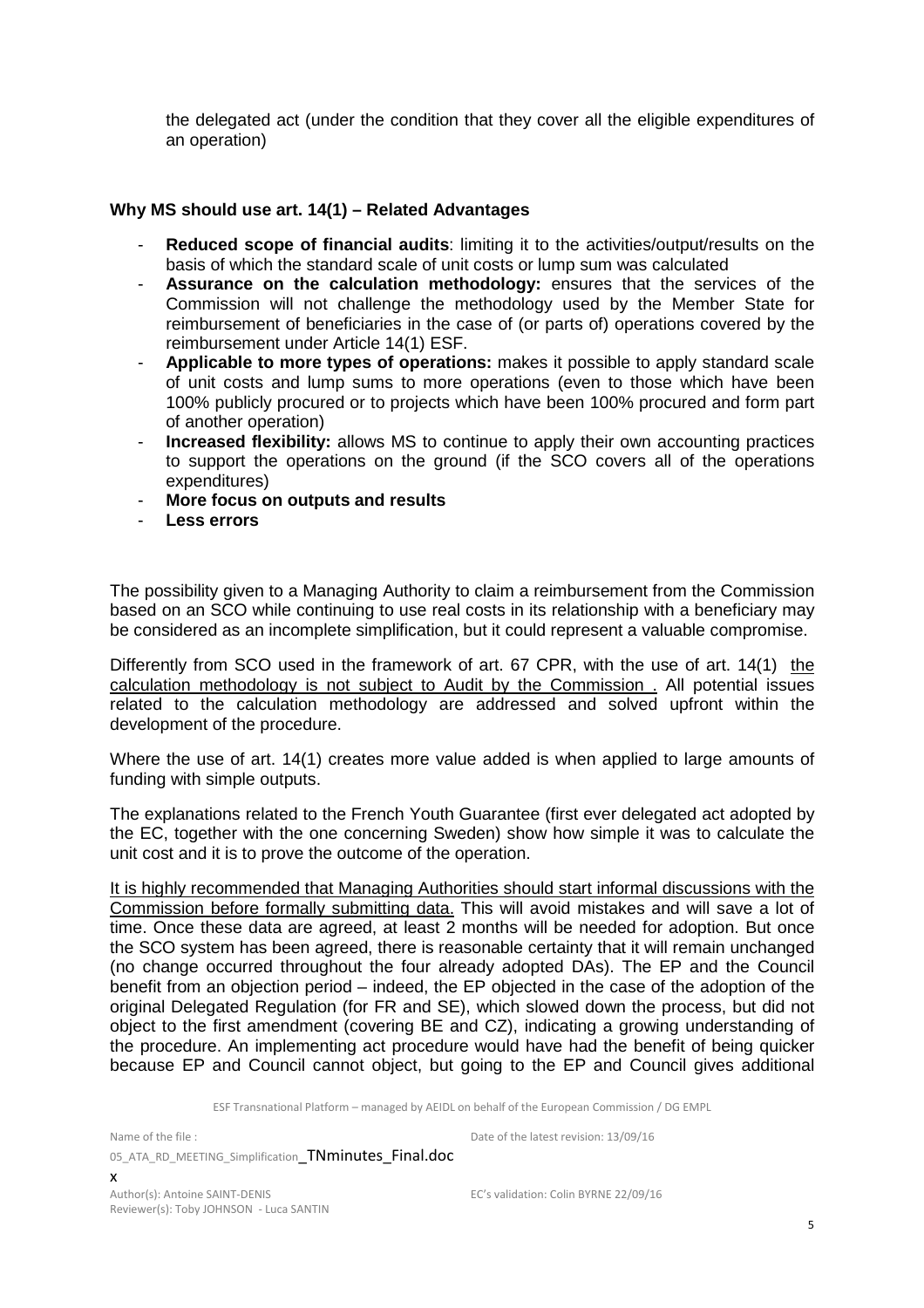backing. The entry into force is 20 days after publication in the Official Journal. At first sight, the process could be considered lengthy and burdensome, but the benefits of a DA are real.

How long is the adoption procedure of a DA? It depends on the will but also the quality of the data underlying the proposal. The EC will do its best to go as quickly as possible but on average it should be finished in less than one year. The duration was different for the ones already launched. The longest was with IT, which submitted a very complicated proposal, now agreed by DG EMPL and submitted to an internal inter-service consultation in the Commission. The Dutch and German ones were agreed in a matter of months with DG EMPL and are now subject to the same inter-service consultation.

#### **3.2 Questions from the MSs**

#### **• key questions and answers related to the uptake of Art.14(1)**

#### **Legal certainty and Audits**

• Under art. 14(1) the audits will concern the activities/output/results on the basis of which the standard scale of unit costs or lump sum was calculated. How to deal with this in practice?

Under art. 14(1) auditors will never challenge the calculation methodology nor they will audit the real costs incurred and paid by the beneficiaries. The audits will be concentrated on the content and results of the actions (in other terms, on the fulfilment of the underlying conditions on which the SCO system has been based). Thus it is extremely important to make sure that these conditions are unequivocal and clear to the beneficiaries and all stakeholders involved. The Commission suggests to develop a common understanding for all actors of the definitions for each indicator as early as possible in the process of setting up these simplified cost options.

• What is the legal basis for stating that national authorities cannot check an SCO under art. 14(1)?

The legal basis for the absence of financial audit is the empowerment for delegated act in Article 14.1 ESF. This clearly states that the financial audit will exclusively aim at verifying that the conditions for reimbursement are met. The Commission has made clear to national authorities that it need only audit operations under Article 14.1 on the same basis. Nevertheless, horizontal thematic audits remain possible. A thematic audit is not a performance audit but a system audit. If it reveals massive misuse or irregularities, it would entail financial corrections at the level of the system.

#### **Timing**

• Can a delegated act (DA) be applied to operations already implemented and financed?

ESF Transnational Platform – managed by AEIDL on behalf of the European Commission / DG EMPL

Name of the file :

Date of the latest revision: 13/09/16

05 ATA RD MEETING Simplification TNminutes Final.doc x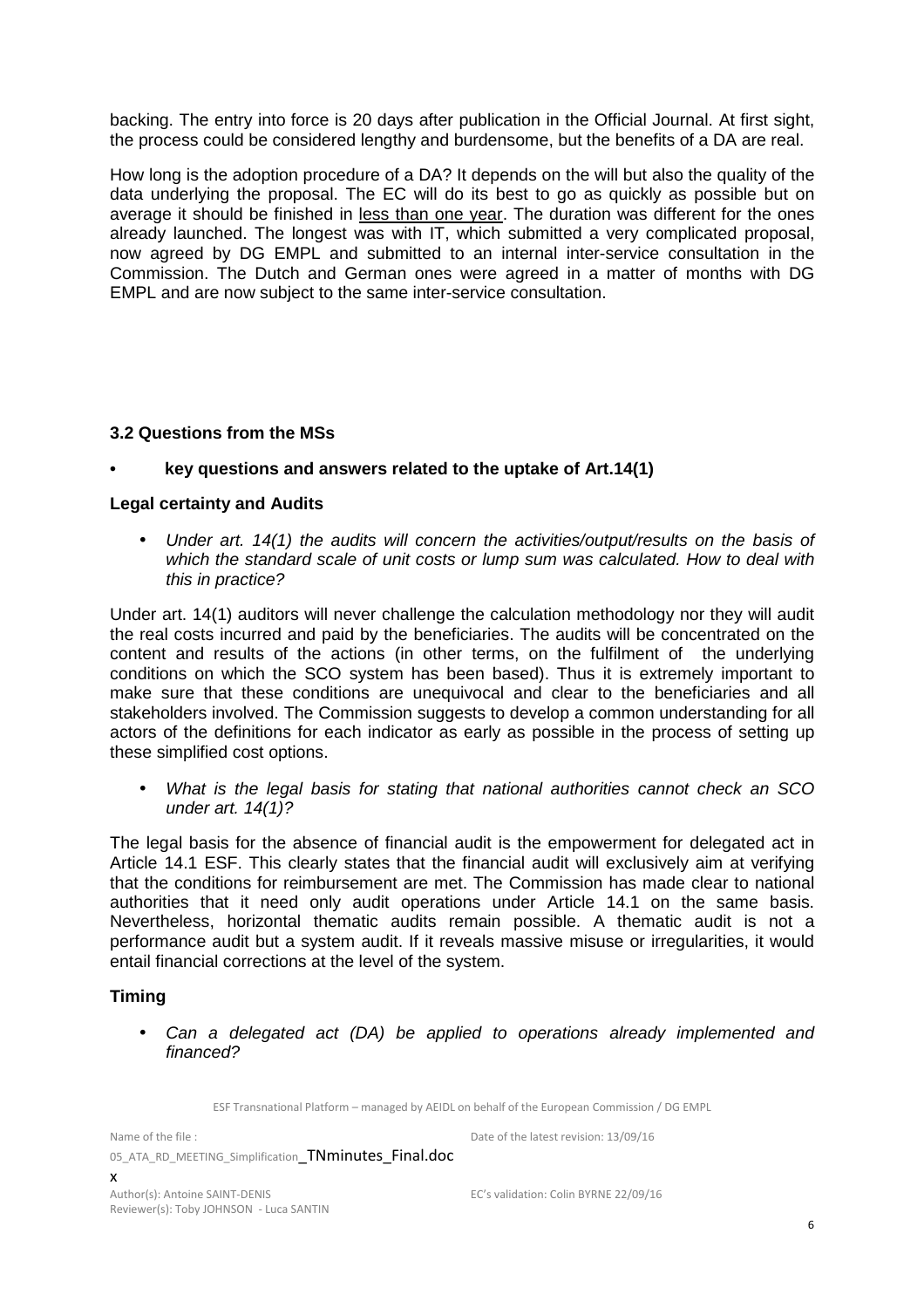This would be possible. The "point of no return" is the submission of the final application for an interim payment for the corresponding accounting year (art. 135(2) CPR). MAs that are currently implementing programmes will be entitled to replace the existing expenditure (based on actual costs and/or SCO implemented under art. 67 CPR) by the expenditure agreed under 14(1) (based on certificates, diplomas, etc.) until 15 Feb 2018 (for programmes with no expenses submitted from 1 July 2015 to 30 June 2016). For Managing Authorities that have already sent their closure accounts, the deadline is Feb 2017.

#### **Giant Leap – MS using its accounting practices to support the operation**

• What happens when the amounts reimbursed by the Commission to the MA and by the MA to the beneficiary differ?

The solution depends on the national rules related to public accounts. The MA books a profit or a loss. However, the COM recommends that the same rate be used to reimburse the beneficiary as this ensures a win for all parties: the MA, the Commission and the beneficiaries. Notwithstanding this, it is understood this is not always possible and it was for this reason that the possibility to apply different practices was created.

#### **When to use Art. 14(1)**

• How big should the amounts covered by operations be to be worth using a SCO?

The Commission considers that  $\epsilon$ 1m should be the minimum amount to be reimbursed. This minimum value is considered appropriate as the preparation process of a delegated act is resource intensive, for the both the COM and the national authority.

• Besides a minimum size, what other conditions would suggest the use of Art. 14(1)?

The use of Art. 14(1) should be considered particularly in the case of large and repetitive operations that can be expressed in standard terms, through clear and measurable indicators that can be easily defined and justified. As for any SCO system, a key precondition to set up SCOs under Art. 14(1) is the availability of a suitable calculation methodology, for example historical data. However the COM can be flexible in the methods applied.

#### **Calculation**

• How should the unit costs be calculated?

The Commission has no dogmatic approach; the objective is to devise a reliable and justifiable SCO in each particular situation. When no historical data are available, it is fully acceptable to provide only data from market research, administrative data or any other source providing objective information that could be verified. The Commission intends to be flexible, depending on the real situation.

• What happens when some volunteers contribute to a project?

ESF Transnational Platform – managed by AEIDL on behalf of the European Commission / DG EMPL

Name of the file : 05 ATA RD MEETING Simplification TNminutes Final.doc x Date of the latest revision: 13/09/16 Author(s): Antoine SAINT-DENIS

Reviewer(s): Toby JOHNSON - Luca SANTIN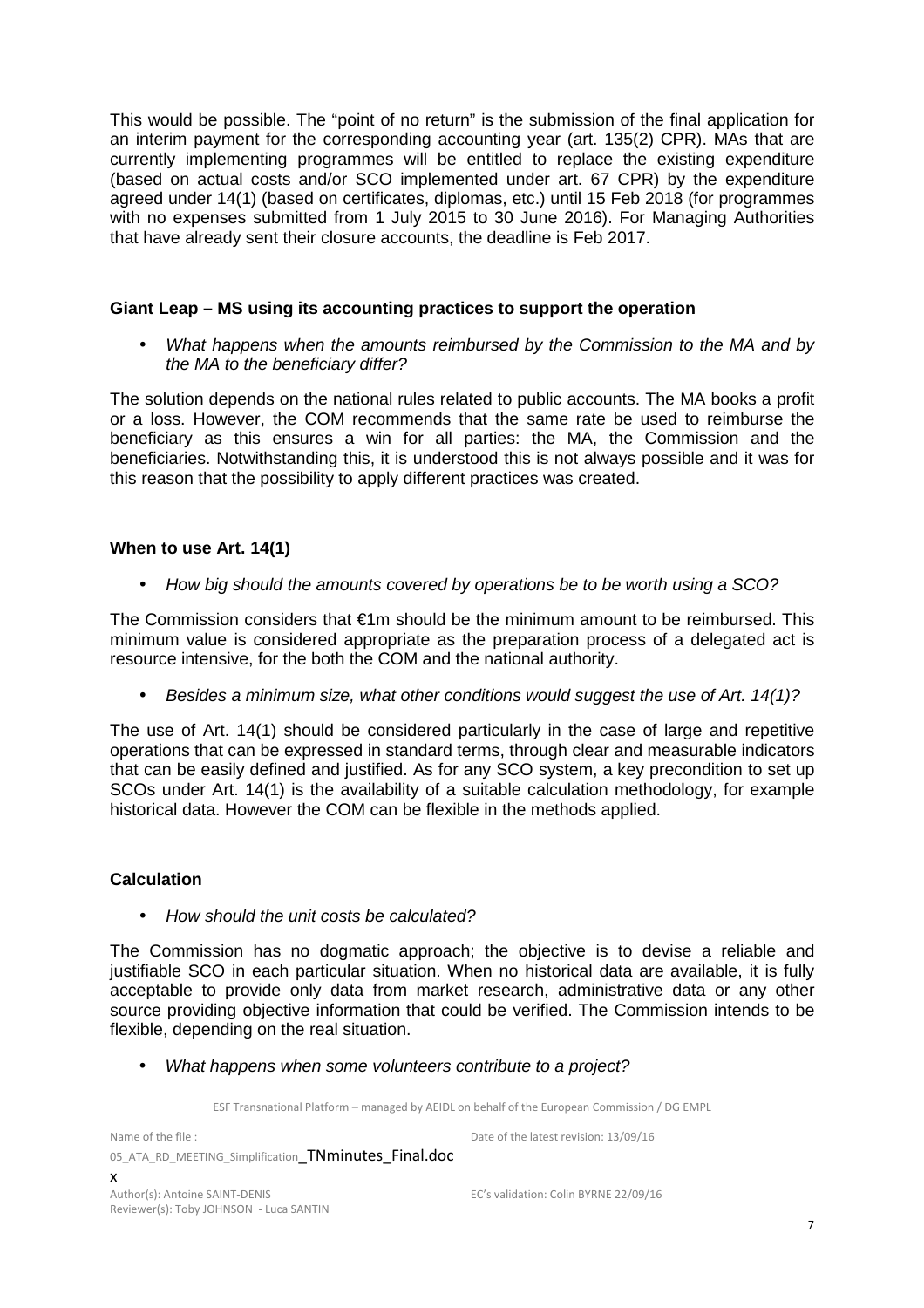In case of voluntary work, the payment depends on whether voluntary work was taken into account in the SCO. When it deals with a SSUC based on historical data, very often costs related to voluntary work were included, since the Commission accepted that it is valued. The risk is when market surveys are used. In such a case, corrective factors have to be applied.

• Are costs related to people who did not complete a training programme eligible?

These costs could be considered, but It depends on what specific conditions are established to calculate (and therefore implement) the unit costs or lump sums. For example, in the BE example for 14.1, the total costs of the operation over two years were used – including the costs for those who did not complete the training.

#### **Transferability**

• Can a SSUC already validated by a delegated act be applied to another Operational Programme?

It would be theoretically possible for another authority to use existing 14.1 unit costs on the basis of Article 67. However, this should be used with care, since each DA corresponds to a specific situation in a given region or Member State. Additionally, as such a solution would be based on art. 67 CPR, the MA would be deprived of the protection given by art. 14(1).

It would be wiser for an authority to consider its own 14.1 request, perhaps using only the methodology used to develop the existing 14.1 SSUC, without the figures. The Commission has verified that all MAs which have engaged with the 14.1 process consent to sharing their 'templates' which contain the methodology and so these can be shared with other national or regional authorities.

#### **Art. 14(1) and EU Level SCOs**

• What are the differences between SCOs designed under Art. 14(1) and potential EU Level SCOs?

There are two main differences between potential EU Level SCOs and SCOs established under art. 14(1):

- Scope: Compared to the SCOs established under art. 14(1) (meant to be used by the single MS which has applied for the concerned procedure), EU Level SCOs would be established to cover specific types of areas/sub areas in all MS (provided that a sufficient amount of data is available to develop the calculation methodology).
- Process: for SCOs developed at EU level. MSs would not need to justify the amounts or the methodology in advance, as currently those MS which are developing 14.1 proposals need to do. This would remove one of the most time-consuming elements of developing MS-specific Article 14.1 proposals – the checking of the methodology and the data used by the MS.

ESF Transnational Platform – managed by AEIDL on behalf of the European Commission / DG EMPL

Name of the file :

Date of the latest revision: 13/09/16

05 ATA RD MEETING Simplification TNminutes Final.doc x

Author(s): Antoine SAINT-DENIS Reviewer(s): Toby JOHNSON - Luca SANTIN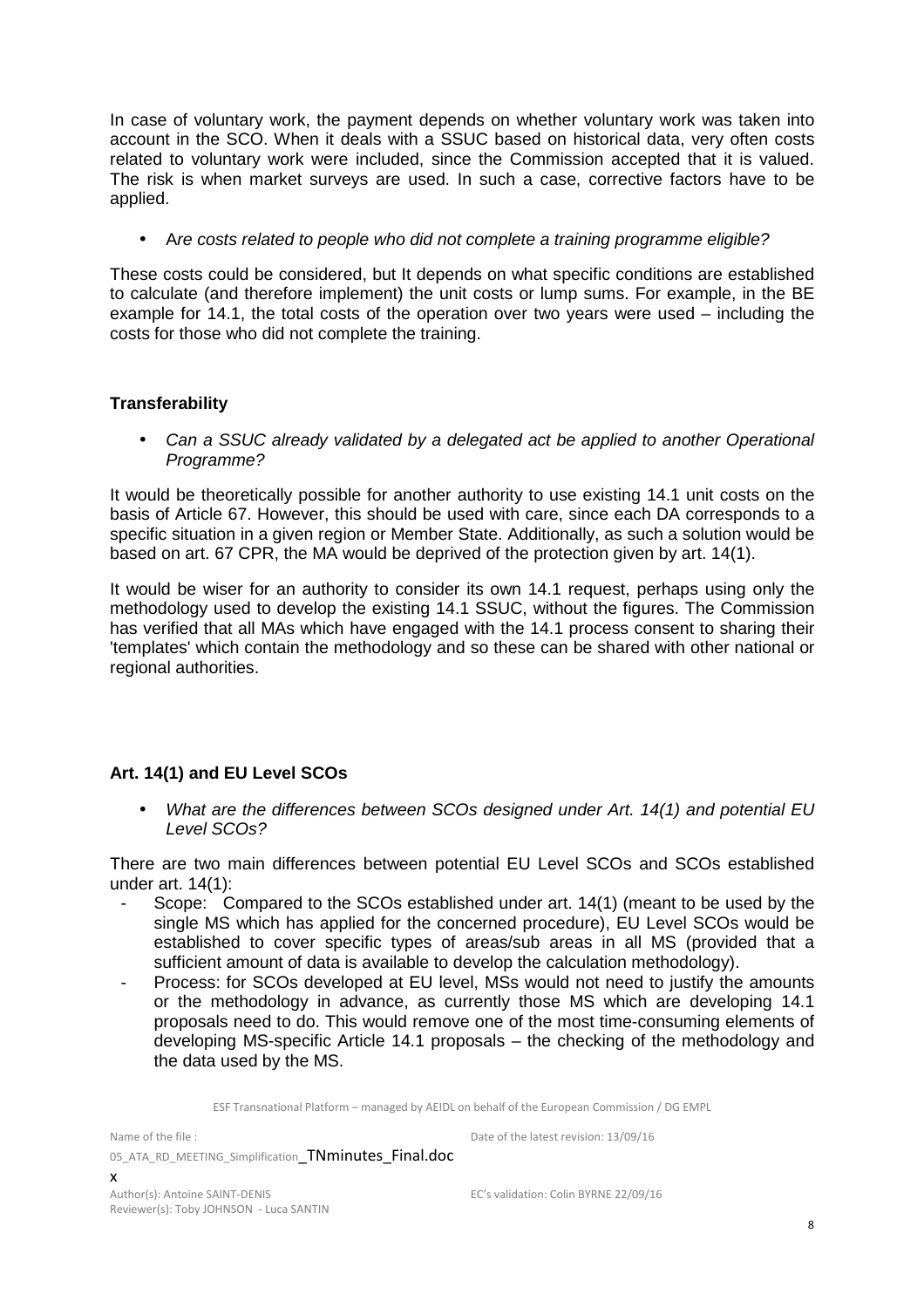In any case, the adoption of EU Level SCOs would not preclude the possibility for a national or regional authority to apply for art. 14(1).

#### **Technical assistance**

• Is it possible to use art. 14(1) for technical assistance?

Yes, SCOs can be applied to technical assistance. NL has asked the Commission a delegated act for TA. An EU-level act could be useful, to avoid 28 applications with 28 different methods. However, it cannot take the form of a flat rate, which is excluded by the empowerment. .

#### **External experts**

• How are external experts to be selected for defining a methodology for SSUCs?

External experts involved in building a SSUC should have the capacity to read accounts and interpret them, and be familiar with the policy area related to the operations covered by the SCO.

#### **3.3 Suggestions and proposals to improve the uptake, capitalising on the experiences developed so far**

On the basis of the outcomes of the discussion on Art. 14(1), the following **key aspects** are pointed out by Luca SANTIN and agreed by the participants:

- The direct involvement of the EC (i.e. Geo-desks, SCO and JAP Team, Auditors) since the very first steps of the procedure is a key success factor (as confirmed by all MS that have already completed, or are about to complete, the process).
- Areas to be covered by Art. 14(1) should possibly be "large" (at least over 1ML  $\epsilon$ ), "repetitive" and easy to be standardised
- Data and calculation methods should be assessed on a case by case basis. Flexibility is allowed when assessing the solutions, taking into account the different situations in the MS
- EU Level SCOs are optional. The rationale is: achieving a wider and better simplification also by reducing the impact of the most time consuming steps of Art. 14(1) process. The intention is not to duplicate the process (i.e. carrying out multiple procedures at the same time) or to generate overlaps.
- **Potential themes to be addressed in the next TN Meetings:**

ESF Transnational Platform – managed by AEIDL on behalf of the European Commission / DG EMPL

Name of the file : 05 ATA RD MEETING Simplification TNminutes Final.doc x Author(s): Antoine SAINT-DENIS Reviewer(s): Toby JOHNSON - Luca SANTIN

EC's validation: Colin BYRNE 22/09/16

Date of the latest revision: 13/09/16

9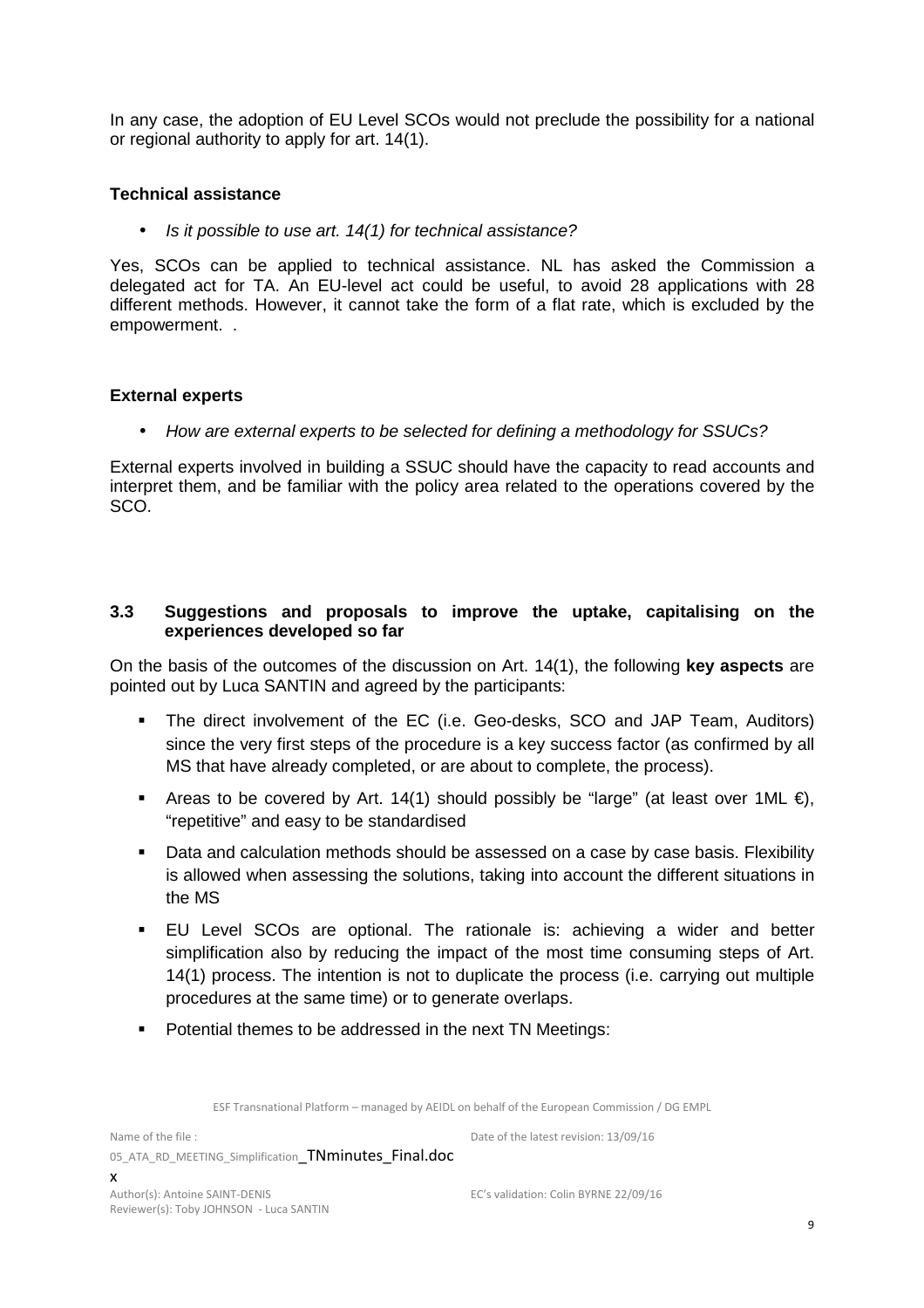- Practical and detailed discussion on the concrete procedure foreseen by Art. 14(1), also including the analysis of fiches that have been already approved or are about to be approved
- Type of Audits: analysis of the scope, approach, procedures and potential consequences (to be discussed with the direct involvement of the Auditors)
- Assess the impact of national rules and constraints on the concrete implementation of SCOs (either under Art. 14(1) or Art. 67).

## **4. EU-level SCOs**

#### **Proposals from the Member States**

**• Presenting the first outcomes in terms of proposals, information and data for the design of EU Level SCOs** 

#### **• Matching Member States' proposals**

The Network is committed, with the support of the Commission, to explore how EU-level SCOs could be set up, as this, implemented by MSs on a voluntary basis, would be the most efficient way to implement SCOs on a large scale. Luca SANTIN presented the results of the survey filled in by the participants since the previous meeting, whose goal was to assess the areas and sub-areas as well as types of costs most likely to be covered by an EU-level SCO, and to explore the data available to set it up.

Although a very short time has been available to define the proposals (i.e. the task has been launched at the  $2^{nd}$  meeting – May 25-26 - the template and related instructions have been sent on May 31 – the template have been returned by June 20) over 90% of the MS that attended the 2<sup>nd</sup> Meeting have submitted their templates.



ESF Transnational Platform – managed by AEIDL on behalf of the European Commission / DG EMPL

Name of the file : 05\_ATA\_RD\_MEETING\_Simplification TNminutes\_Final.doc

x Author(s): Antoine SAINT-DENIS Reviewer(s): Toby JOHNSON - Luca SANTIN

Date of the latest revision: 13/09/16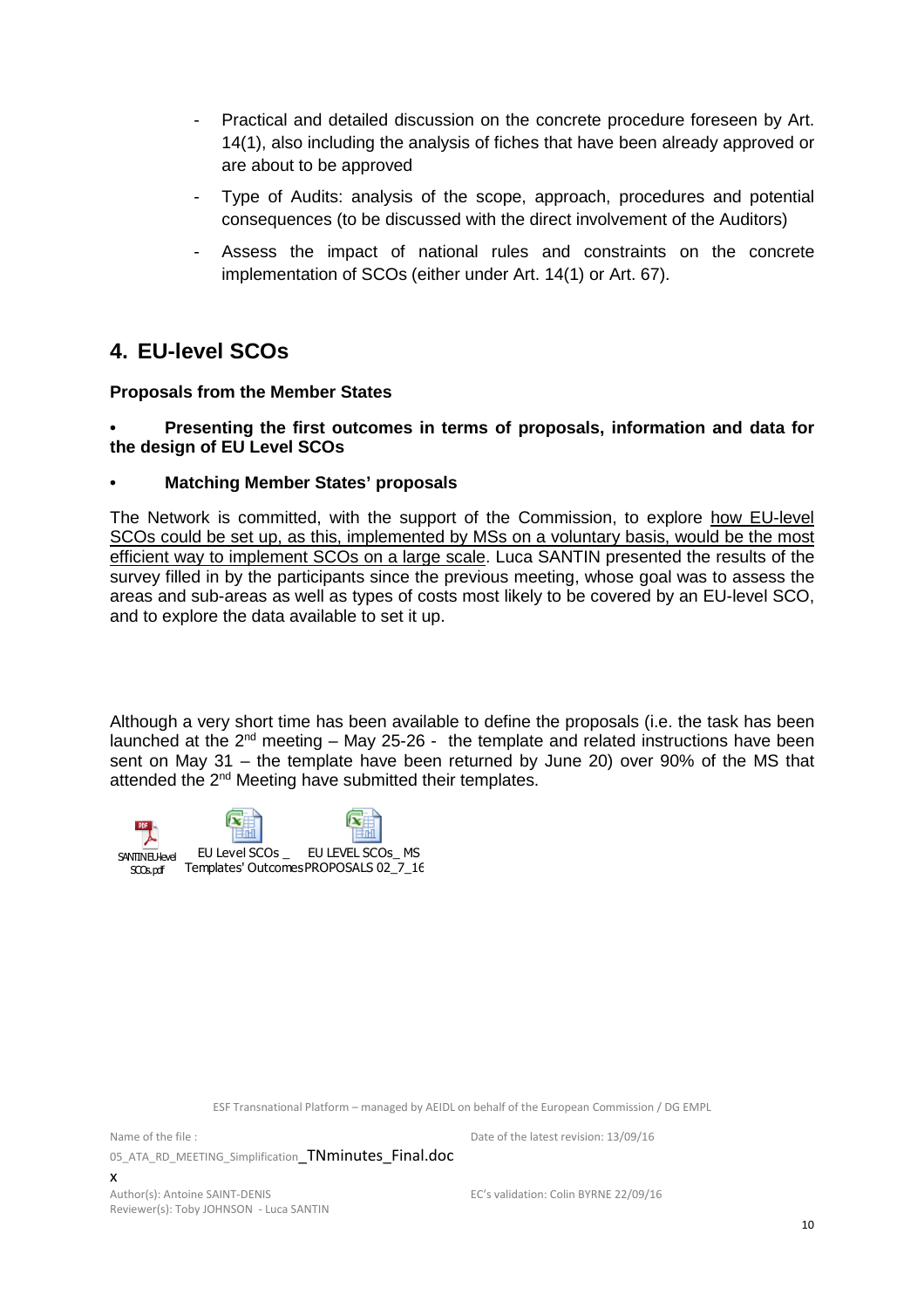# **First results**

#### **ESF SIMPLIFICATION TN** MS PROPOSALS ON EU-LEVEL SCOS TYPES OF COSTS - SYNTHESIS (PRE-DEFINED AREAS AND SUB-AREAS ONLY)

|                                                    |                                                                     |                | <b>TYPES OF COST (COVERAGE)</b> |                |                |  |
|----------------------------------------------------|---------------------------------------------------------------------|----------------|---------------------------------|----------------|----------------|--|
| Areas                                              | NR OF MS THAT<br>Sub-area<br>SELECTING THE AREA/SUB-<br><b>ARFA</b> |                | All/Main                        | Limited        | TBC/TBS        |  |
|                                                    | Primary/secondary                                                   |                | $\overline{4}$                  | $\mathbf{1}$   | $\overline{2}$ |  |
| Education                                          | Further/higher                                                      | 10             | 8                               | $\Omega$       | $\overline{2}$ |  |
|                                                    | early school leaving                                                | 8              | 5                               | 1              | $\overline{2}$ |  |
|                                                    | Early childhood                                                     | 5              | 3                               | $\Omega$       | $\overline{2}$ |  |
| LTU/Unemployed/<br>Social Inclusion                | Intake and orientation                                              | $\overline{9}$ | 5                               | $\mathbf{1}$   | $\overline{3}$ |  |
|                                                    | Training                                                            | 13             | 10                              |                | $\overline{z}$ |  |
|                                                    | <b>Employment subsidies</b>                                         | 12             | 8                               | 2              | $\overline{a}$ |  |
|                                                    | Apprenticeships                                                     | 10             | 6                               | $\overline{2}$ | $\overline{2}$ |  |
|                                                    | Job Placement                                                       | 9              | 4                               | 3              | $\overline{2}$ |  |
| Lifelong Learning                                  | Training                                                            | 8              | 6                               |                | $\mathbf{1}$   |  |
| <b>Technical Assistance</b>                        |                                                                     | $\overline{1}$ | 3                               | $\overline{2}$ | $\overline{z}$ |  |
| <b>Specialised Training</b><br>(eg Civil Servants) |                                                                     | 6              | 4                               | $\mathbf{1}$   | 1              |  |
| Social Innovation                                  |                                                                     | 3              | $\overline{2}$                  | 1              | 0              |  |

 $\overline{q}$ 

The Commission considers that at as many as possible Member States should be involved in a given EU-level SCO so that the sample of data mobilised can be seen as representative. However, each case will be assessed on its merits to decide whether there is enough data to render it representative for all MS.

Some participants were concerned about the underlying scope of the different sub-areas. However, Louis VERVLOET and Luca SANTIN warned that focussing too much on specific definitions at this stage would block the exploration. It will be easier to get a minimum common understanding, and then check what the data available contain.

Mark SCHELFHOUT presented the calculations prepared by the Commission for ESF spending in the education area, based on Eurostat data.



Reviewer(s): Toby JOHNSON - Luca SANTIN

ESF Transnational Platform – managed by AEIDL on behalf of the European Commission / DG EMPL In spite of some limitations, the data available, which come from the education sector in MSs (Eurostat, OECD and UN), represent a coherent set. The most recent ones are from 2013 but they can be updated, using the official Harmonised Index of Consumer Prices (HICP) specific to the Education sector published by Eurostat for 2014 and 2015 to inflate/deflate them for each MS, and then the inflation rates. As these figures do not take into account

Date of the latest revision: 13/09/16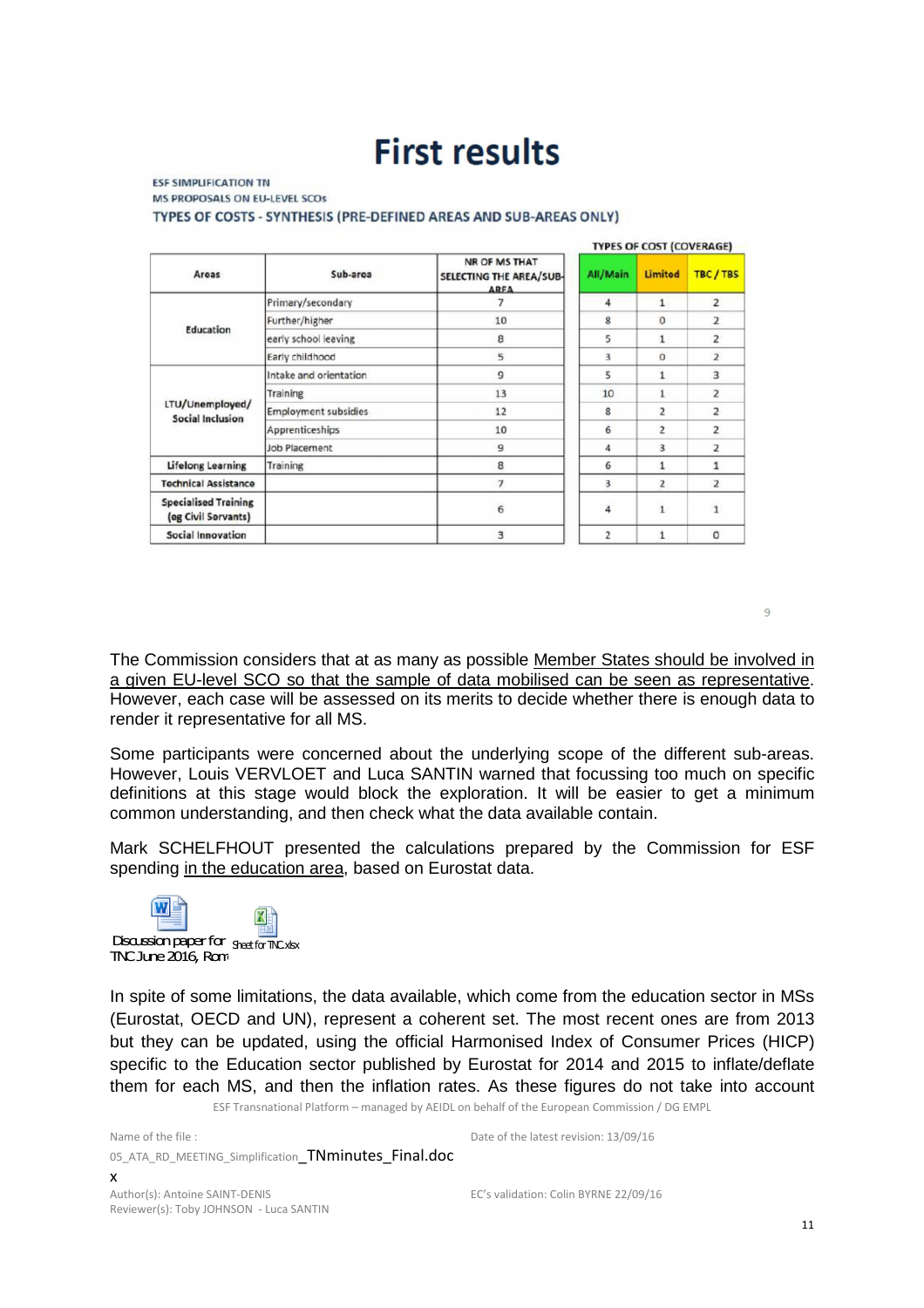allowances that some MSs are paying to students, the Commission would calculate two rates - one for normal students and another one for students with an allowance.

Network members were invited to give feedback on the three following aspects of this first attempt:

- 1. Do you agree that this data could act as a basis for EU-level SCOs?
- 2. Could you see potential to use such unit costs in your own MS?
- 3. Do you see problems/constraints with the data, other than those already mentioned?

The key points of the discussion were the following:

- All MS representatives confirmed that they support the principle and idea of EU Level SCOs
- Data are available (or could be available in a reasonable time) to support the calculation, but the key challenge at this stage is to ensure consistency between the definitions of the Areas/and Sub Areas in the different MS
- Not all areas and subareas investigated in the template should necessarily be considered, we could start form a subset of 4-5
- It seems that MT EL HR RO PL BG SK FI (+ ES IT) could be interested in developing EU Level SCOs on education
- If the Eurostat data on Education would be proven not to reflect the actual costs in a country, any other objective data could be considered alternatively to reflect the actual cost in that MS

#### **(DAY 2)**

#### **Joint planning exercise:**

- **What objects for EU-level SCOs? Systematising the main areas/sub-areas and conditions for setting up EU-level SCOs**
- **What's next? Formulating a concrete action plan for the design and implementation of the SCO system**

Participants agree that the process should be managed as follows:

- First of all we should check if it is possible to find **common definitions** valid for all MS (or at least for a minimum number of MS) for the main areas/sub-areas to be covered by EU-Level SCOs. DG EMPL will send a proposal on the common definitions by the end of July. These will be extracted by the documents prepared by CEDEFOP as they should be considered as already validated at EU Level.
- MS will check the definitions and confirm whether they could represent a first common basis to develop EU-Level SCOs or if there are major comments.
- Once an agreement is reached on the common definitions, we should check what **types of costs** are considered as eligible in the different MS in relation to each

ESF Transnational Platform – managed by AEIDL on behalf of the European Commission / DG EMPL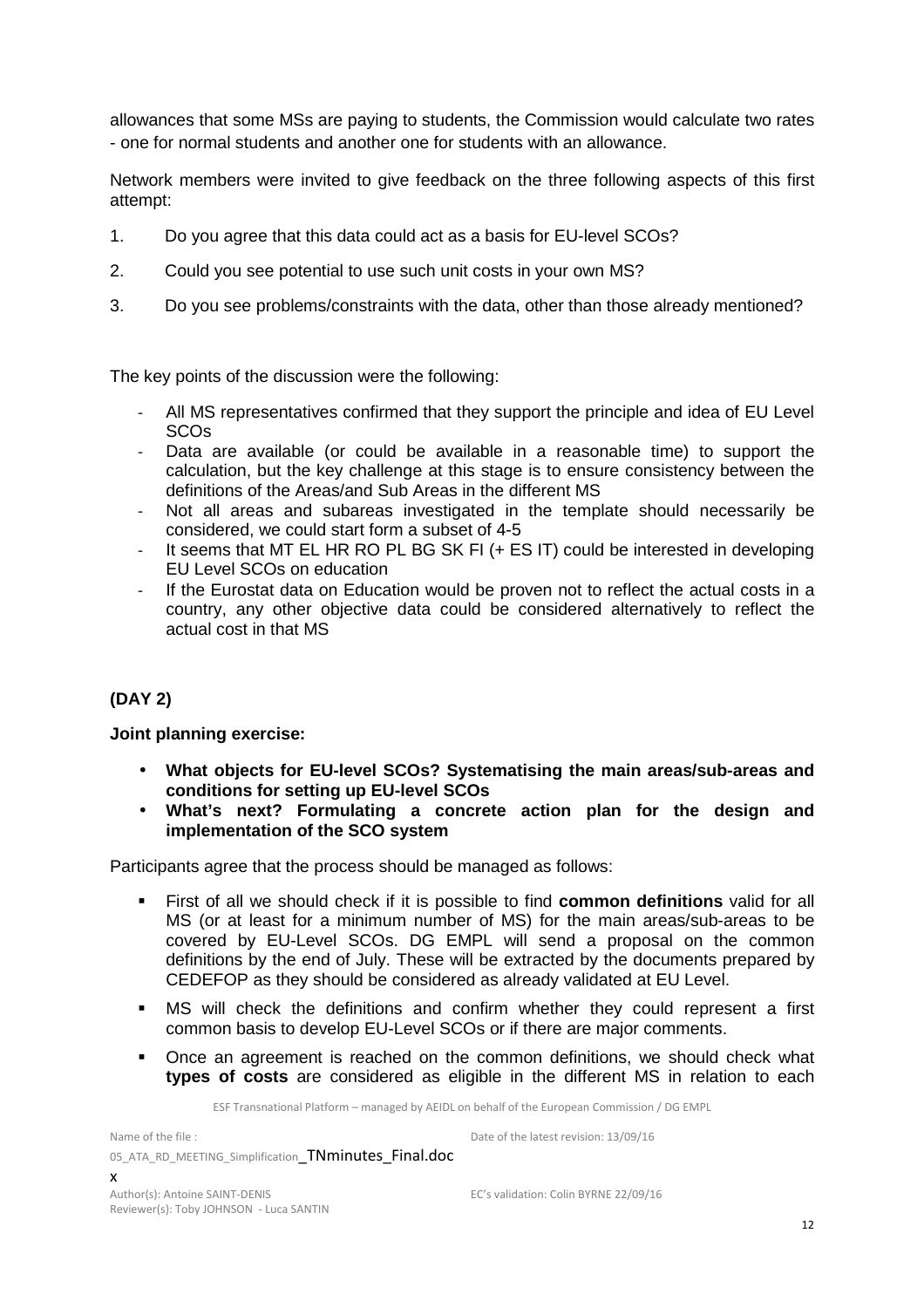area/sub area. We already know the data are available or could be available in many MS to calculate all or most type of costs, but we need to refine the results of the preliminary survey carried out in May-June. The survey should be also extended to the new MS, that have joined the TN after the  $2<sup>nd</sup>$  meeting.

- On the basis of outcomes of the discussion, the following subset of areas could be more suitable to be covered by EU-Level SCOs (as it is most likely to find an agreement on common definition and to collect relevant data):
	- Lifelong learning, considered as measures to train people who are already employed (to develop their job but also keep them employable)
	- **Employment services**. Probably it would be better to avoid splitting the definitions into each single service (e.g. intake and orientation, job placement) and refer to a single definition representing the whole path
	- **Education** (see above)
	- **Technical Assistance**
	- **Training for Civil Servants**, under TO 11.

Louis VERVLOET and Luca SANTIN observed that finding an agreement between a minimum number of the MS on 4-5 definitions would represent an excellent outcome, that could pave the way to achieve the result of EU-Level SCOs in a reasonable amount of time. This would represent a real simplification, brining evident advantages for all the stakeholders.

Once an agreement is found, the EC representatives confirm the possibility to provide additional support to the MS, by sending experts to facilitate the preliminary verification and assessment of the available data.

## **5. TN's Tasks and Sub-themes**

#### **Introducing the sub-themes**

#### **5.1 Financial Instruments (presented by Martina Rosato, Ministry of Labour and Social Policy - Italy)**

Postponed.

#### **5.2 Reporting and Indicators (presented by Veerle Moens, Dept. of Work and Social Economy - Flanders)**

Veerle MOENS presented the substance of a workshop on the simplification of the implementation of Cohesion Policy held in the Committee of the Regions on 27 January 2016 at the initiative of the Dutch presidency. She advocated creating a subgroup on reporting and indicators, given that the amount of work has increased, has become very complex and sometimes leaves people without answers.

ESF Transnational Platform – managed by AEIDL on behalf of the European Commission / DG EMPL

Name of the file :

05 ATA RD MEETING\_Simplification TNminutes Final.doc Date of the latest revision: 13/09/16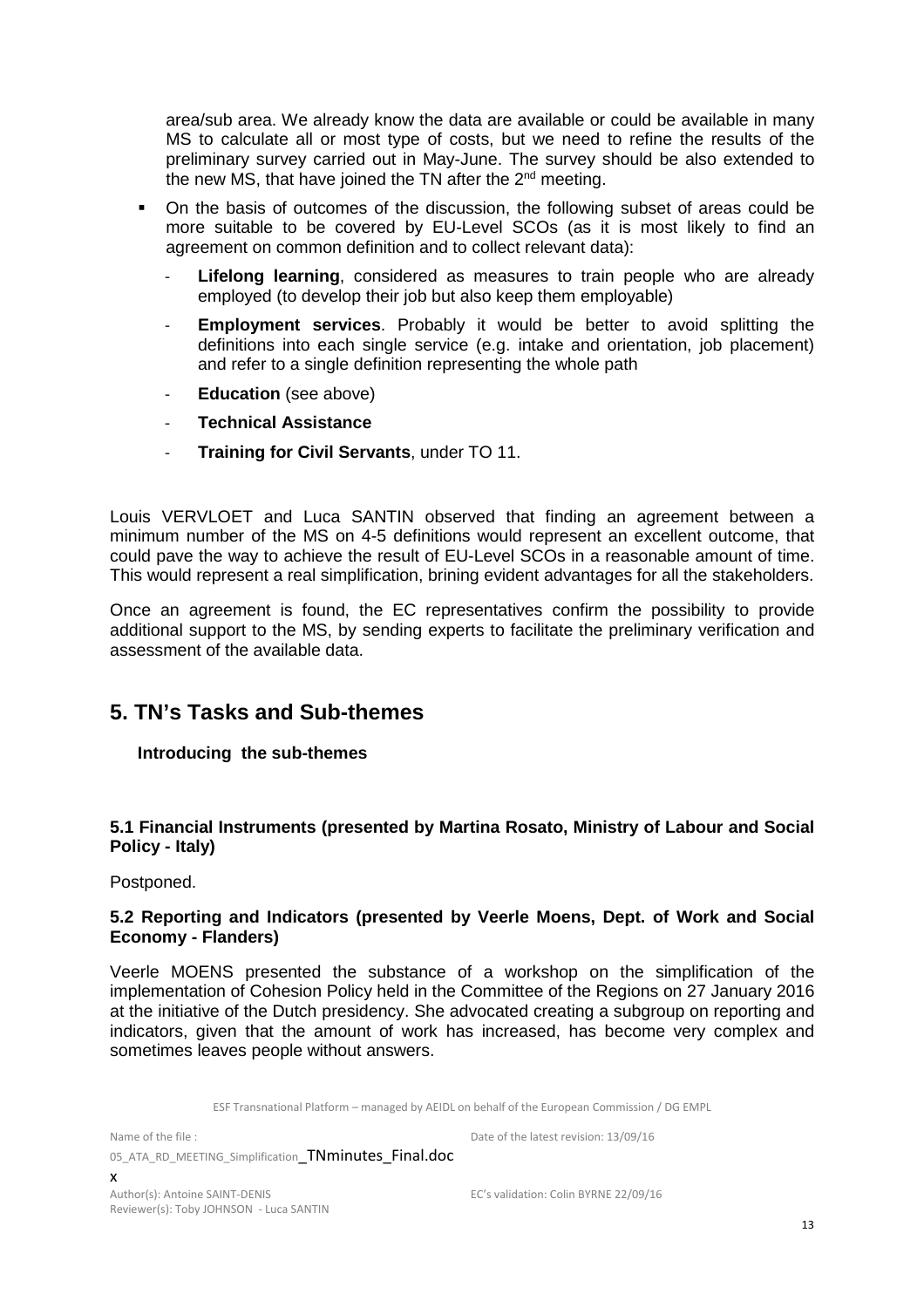

On the basis of the questionnaire he had circulated at a time when nobody had already had to do reporting, Prof BACHTLER already identified the need for lighter reporting. Indeed, in Flanders, where the OP contains more than 50 indicators, a recent light report ended up 166 pp. long!



The current situation is largely due to successive layers of workload being added. No real simplification could intervene as long as these fundamental layers are not lightened. This will not be easy, since the indicators are regulatory requirements and are highly valued by the Court of Auditors.



The Swedish ESF Agency also sent a note to the Network:



In the discussion that followed, everybody acknowledged the legitimacy of reporting on indicators, but consensually highlighted that indicators are too many, and sometimes are not the right ones. In some cases, as they were elaborated in 2013-2014, they do not fit with the

ESF Transnational Platform – managed by AEIDL on behalf of the European Commission / DG EMPL

Name of the file : 05\_ATA\_RD\_MEETING\_Simplification TNminutes\_Final.doc x Date of the latest revision: 13/09/16 Author(s): Antoine SAINT-DENIS Reviewer(s): Toby JOHNSON - Luca SANTIN EC's validation: Colin BYRNE 22/09/16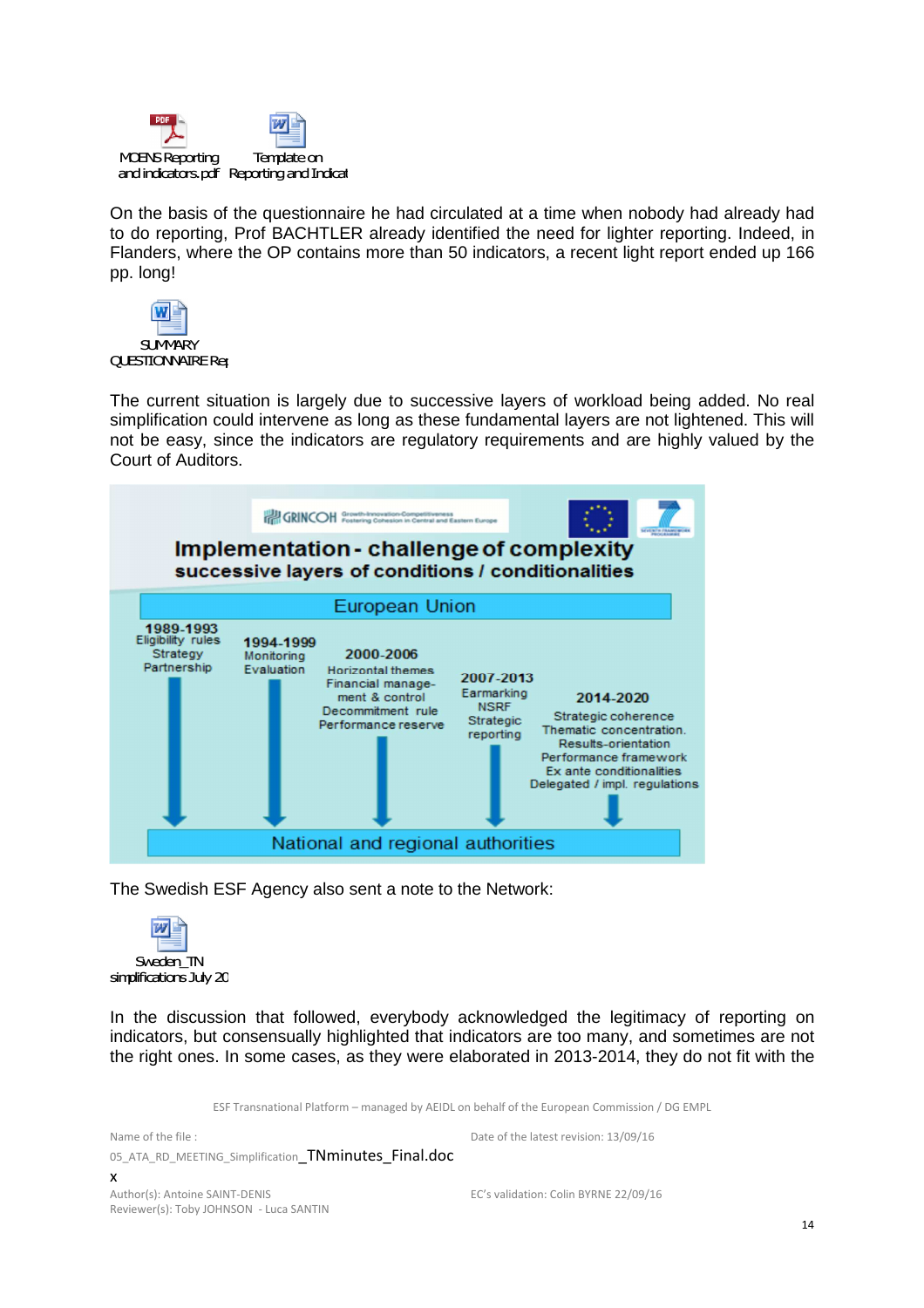current realities. Some contain unrealistic targets, while others will be available only after an evaluation is made.

Too much time is spent on reporting and not enough on thinking about its added value. Many reports do not really contribute to the ESF's efficiency; on the contrary, the indirect burden they represent for beneficiaries distracts them from doing their primary job, and indeed ruins the credibility of the simplification policy.

Thus, the reflection must go back to basics: what use does the Commission make of all these reports? Why do we need reports? Why could they not be compiled into one single report? Why could the more manageable internal follow-up tools used by Managing Authorities not inspire a simplification process? Should we go for a much smaller number of key indicators?

One should be aware that the current list of indicators is the result of an interinstitutional regulatory process. They were few in the Commission's proposals; a few more were added by the Council, and many more by the European Parliament. In the perspective of the review process, it will be of utmost importance to build a common understanding of the situation.

The Network envisages producing a report that would describe the issue (including for instance a list of the most problematic indicators) and would suggest solutions. Luca SANTIN will circulate a template so that participants can share 2-3 pages on the problems with reporting and solutions to be explored, distinguishing the short-term solutions from the longterm ones (with legal changes). This should be done by the end of August, so that the material can be used already during the EU Cohesion Policy Conference in Bratislava on 15- 16 September.

#### **5.3 E-governance-E-cohesion**

#### **(presented by Inge Oopkaup, Ministry of Finance - Estonia)**



Also: video about the Estonian e-cabinet: https://www.youtube.com/watch?v=Y6Mp\_Vsh1f4

In Estonia, everything can be done online except for marriage, divorce and selling your house. Relations with administrations are digital by default, with a single point of entry. This applies not only to state services, but also to healthcare, voting, business. A tax statement takes 3 minutes to fill in. Creating a new company takes 18 minutes. Thanks to e-identity, esignatures are common used.

The ESF management information system has been developed continuously since 2004. The current challenge consists in transforming it from a data collecting system to a project management tool. In EE, all invoices are kept electronically. Only the electronic version is kept, and is considered as the source document. Auditors extract data from the system when needed. Such a solution is acceptable to the Commission (since 2006) on the condition it complies with the national IT security rules. Such an IT system has a cost, but also saves a considerable amount of time and thus money for all stakeholders.

ESF Transnational Platform – managed by AEIDL on behalf of the European Commission / DG EMPL

Name of the file : 05\_ATA\_RD\_MEETING\_Simplification TNminutes\_Final.doc x

Author(s): Antoine SAINT-DENIS Reviewer(s): Toby JOHNSON - Luca SANTIN EC's validation: Colin BYRNE 22/09/16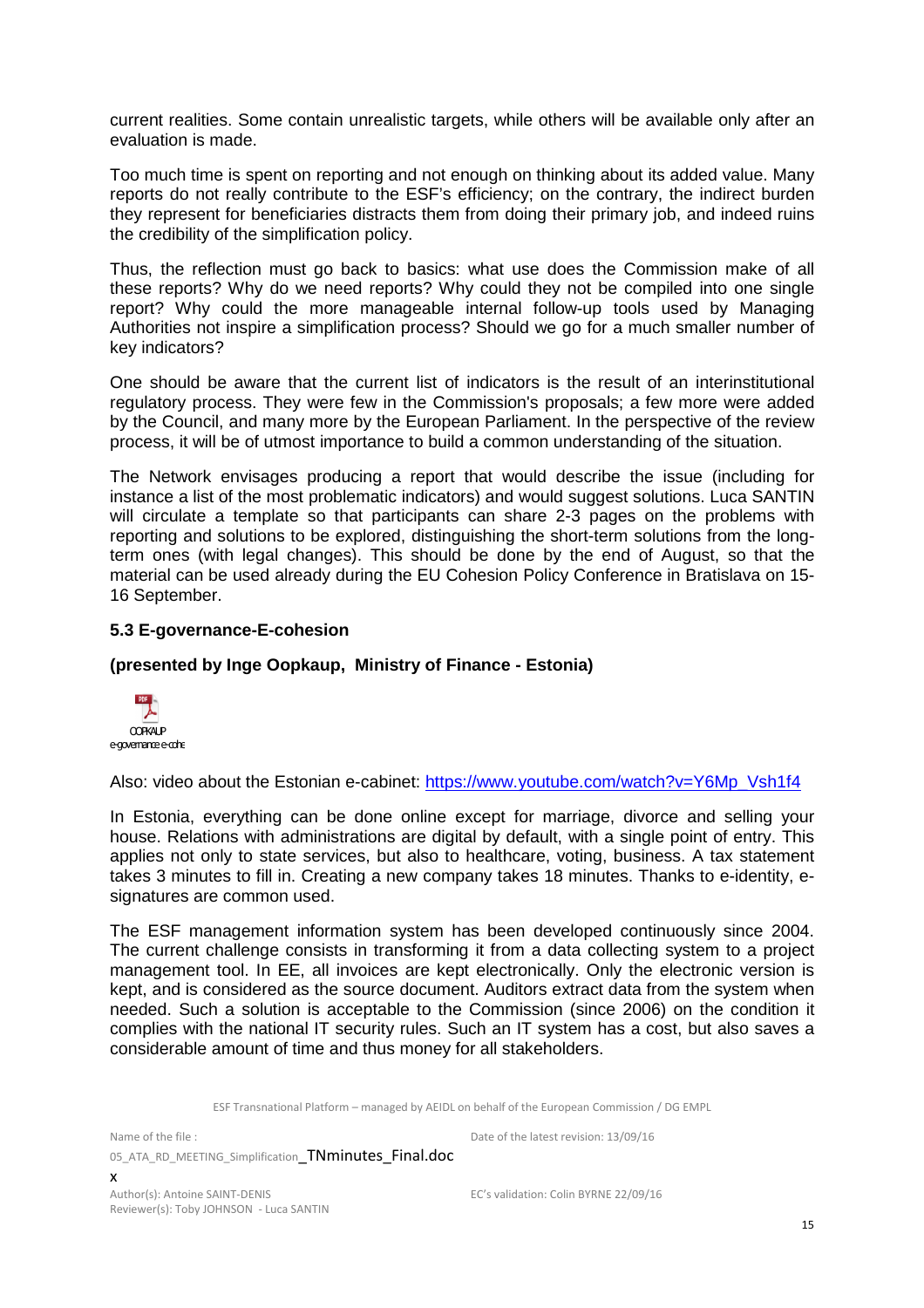The discussion went on about how the Commission could support progress towards egovernance for the ESF. Connecting all national systems, or even building European standard, is definitely not the right perspective. A pragmatic approach is needed, since, already inside the countries, authorities often use different IT systems. E-procurement has to be taken into consideration. However, having a common reporting layer or common project management tools could represent tremendous added value.

Inga OOPKAUP offered to coordinate a sub-group. How can we work on this, beyond presenting a best practice? How can ICT contribute to improving the participants' work?

Luca SANTIN suggested that the group should focus, as a start, on how to manage esignatures. Interested participants are invited to contact Inge OOPKAUP (inge.oopkaup@fin.ee).

#### **5.4 Legal Harmonisation – Gold-plating**

#### **(presented by Jenni Hyvärinen, Ministry of Employment and Economy - Finland)**



Legal harmonisation means creating common standards across the EU. Gold-plating refers to over-regulation (at EU, national, regional and local levels) in laws and also in guidance (application and selection processes).

Applied to the ESF, a legal harmonisation of SCOs could consist in making art. 14 applicable to ERDF projects (which partially involve the same beneficiaries and implement the same eligibility acts). After 2020, a more harmonised approach between funds is needed.

Simplification is not only for beneficiaries, it should also benefit the administrations. The administrative burden should be reduced, esp. for those MSs with limited funding.

For 2014-2020, Finland undertook two initiatives:

- improving the quality of legislation, since better legislation means less need for quidance;
- developing the extensive use of SCOs (with 90% of ESF projects, SCOs have become a standard), with a reduced need for regulation and guidance on real costs as a result.

How to address the issue during the current programming period? On one hand participants need stability, which argues against immediate change. On the other hand any changes made in the near future will still be applicable for this period's commitments even if they are processed as late as 2023 – so there will be time to benefit from a simplification. In order to enhance legal security, a major improvement would be that the applicable rules, which are currently those in force at the moment of the audit control, become those in force at the time of the operation.

It was also pointed out that it often happens that the gold-plating comes from MS regulations, which add requirements to the European ones, making the result more difficult for stakeholders.

ESF Transnational Platform – managed by AEIDL on behalf of the European Commission / DG EMPL

Name of the file :

05\_ATA\_RD\_MEETING\_Simplification TNminutes\_Final.doc x

Author(s): Antoine SAINT-DENIS Reviewer(s): Toby JOHNSON - Luca SANTIN

Date of the latest revision: 13/09/16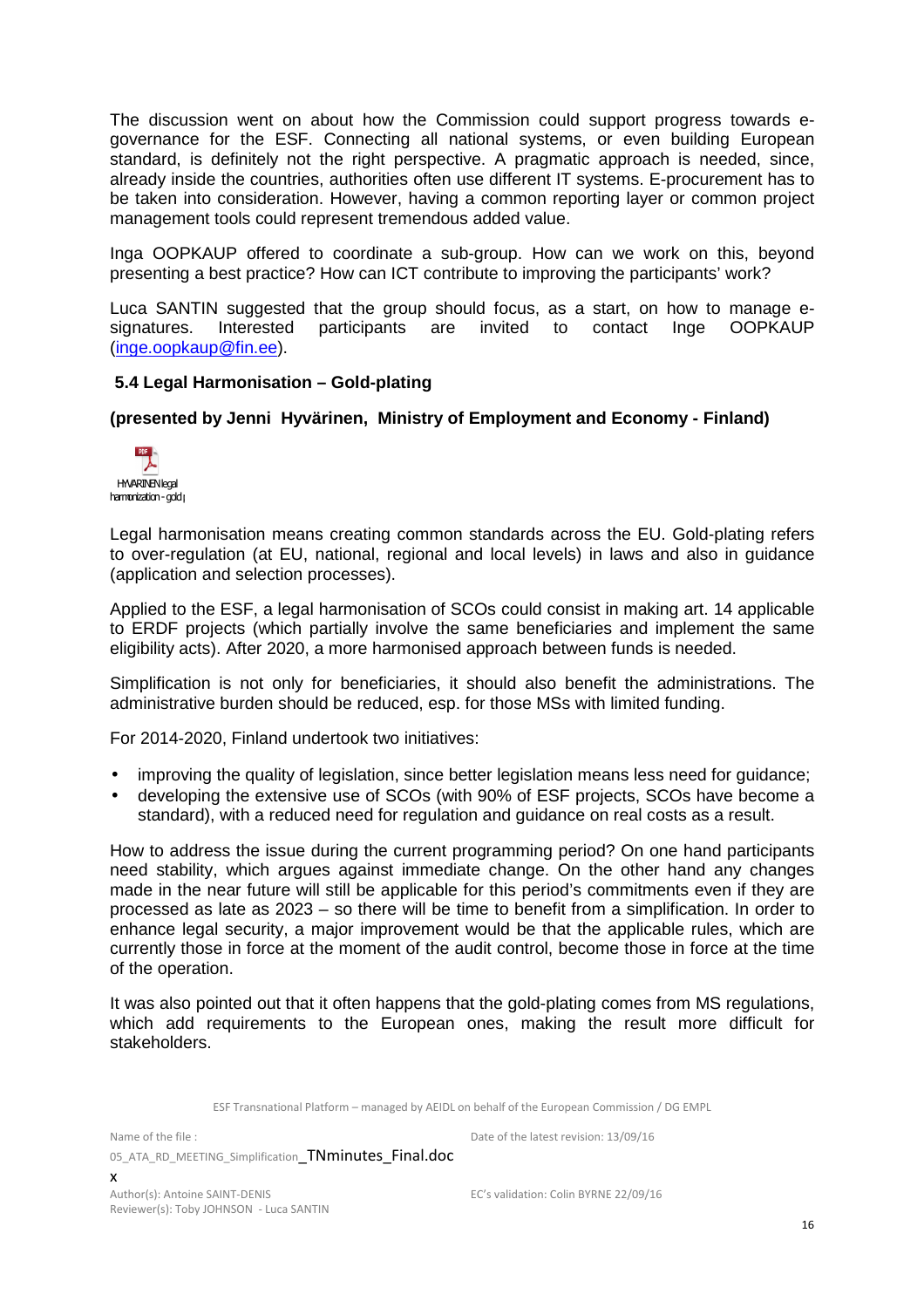As coordinator for a sub-group, Jenni HYVARINEN proposed that participants draft a short report (2-3 pages max.) about:

- concrete issues faced in relation to these subjects and how they have been addressed;
- recommendations both for national and EU legislators.

## **6. SCO Practices**

**• How should the map of SCO practices be developed (i.e. further information needed, how to exchange, how to select and present relevant practices)** 

#### **Presented by Iva Sotolářová, CZ**



Iva SOTOLAROVA presented the results of the information sent, since the previous meeting, by participants from 9 countries.

We currently know that several MSs use flat rates, standard scales of unit costs and even lump sums. We also know in which programmes and for which types of beneficiaries SCOs are used. But we do not know yet what types of costs are covered by SCOs, or the details (which may be very important for their implementation) concerning the approaches of MSs to different aspects of SCOs. It would also be interesting to learn about the specificities of the administration of simplified projects.

Since the wish is to create a simplification process covering all actors, from EC to beneficiaries, Iva SOTOLAROVA proposed to expand the mapping exercise. The results of a deeper analysis will be presented at the next meeting.

Participants are invited to upload in the common space on Google Drive their SCO maps, in a folder called 'code MS documents' located in '2. MAPS FROM MS'. Contact point: iva.sotolarova@mpsv.cz

### **7. Wrap-up and plan**

**• Recap of the main decisions, ideas and proposals**

#### **• Definition of the TN workplan**

(See following page)

ESF Transnational Platform – managed by AEIDL on behalf of the European Commission / DG EMPL

Name of the file : 05 ATA RD MEETING\_Simplification TNminutes Final.doc x

Author(s): Antoine SAINT-DENIS Reviewer(s): Toby JOHNSON - Luca SANTIN EC's validation: Colin BYRNE 22/09/16